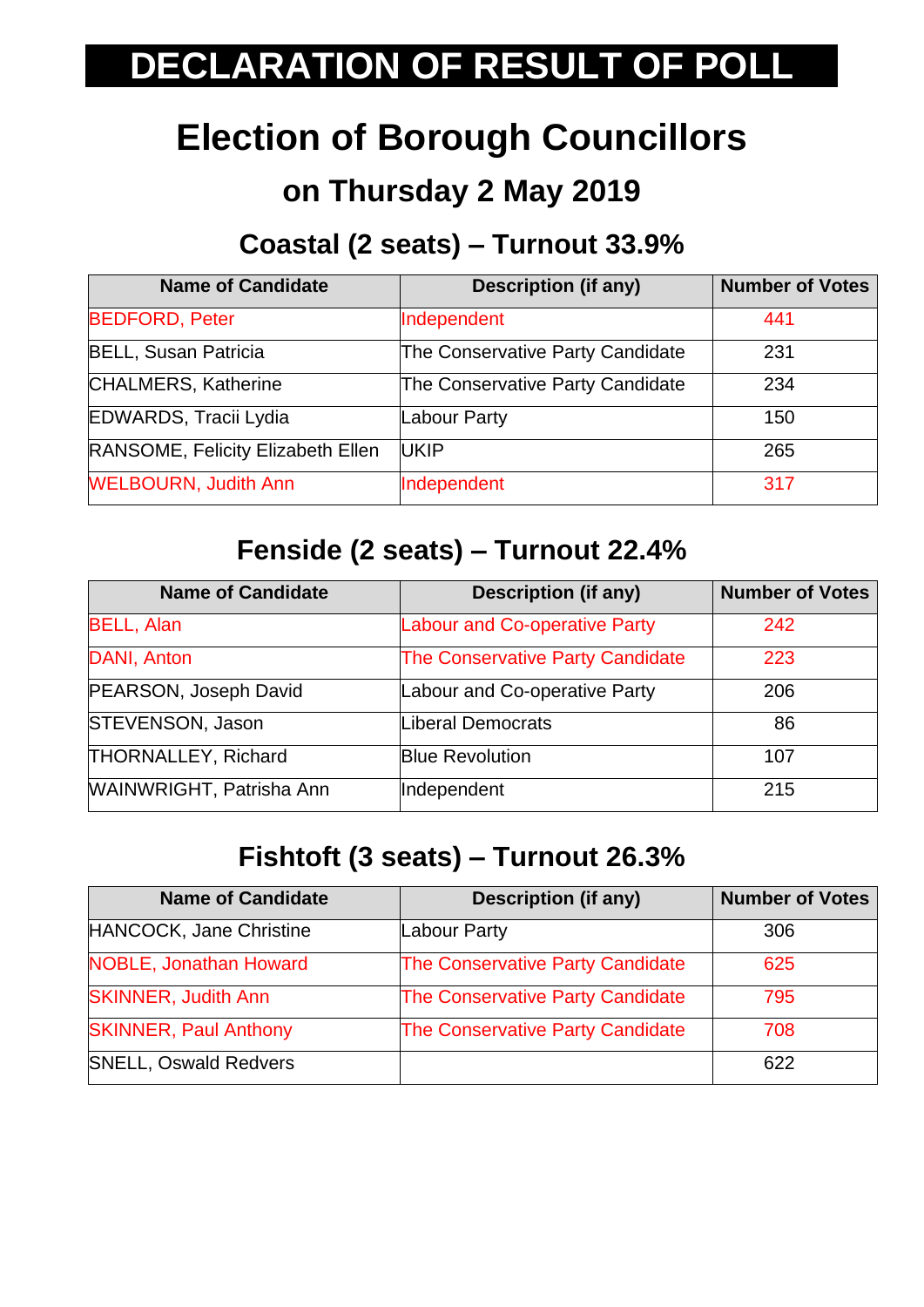### **Five Villages (2 seats) – Turnout 29.1%**

| <b>Name of Candidate</b>          | <b>Description (if any)</b>             | <b>Number of Votes</b> |
|-----------------------------------|-----------------------------------------|------------------------|
| <b>COOPER, Michael James</b>      | <b>The Conservative Party Candidate</b> | 456                    |
| <b>REID, George Raoul Joseph</b>  | Veterans and People's Party             | 310                    |
| <b>SPENCER, Aaron Jacob</b>       | <b>The Conservative Party Candidate</b> | 470                    |
| <b>THORLEY, Ewa Maria Theresa</b> | Labour Party                            | 220                    |

### **Kirton and Frampton (3 seats) – Turnout 25.2%**

| <b>Name of Candidate</b>          | <b>Description (if any)</b>             | <b>Number of Votes</b> |
|-----------------------------------|-----------------------------------------|------------------------|
| <b>BLACKMAN, Shaun Barry</b>      | <b>The Conservative Party Candidate</b> | 571                    |
| <b>GALL, Michael Harold</b>       | Labour Party                            | 216                    |
| <b>GLENNON, Patrick Noel</b>      | Labour Party                            | 226                    |
| <b>WATSON, Peter Mark Falloon</b> | Independent                             | 873                    |
| <b>WELTON, Nigel Richard</b>      | <b>The Conservative Party Candidate</b> | 511                    |

## **Old Leake and Wrangle (2 seats) – Turnout 33.3%**

| <b>Name of Candidate</b>       | <b>Description (if any)</b>             | <b>Number of Votes</b> |
|--------------------------------|-----------------------------------------|------------------------|
| <b>ASHTON, Thomas Robert</b>   | <b>The Conservative Party Candidate</b> | 505                    |
| DORRINGTON, Christopher        | Labour Party                            | 112                    |
| <b>PICKETT, Frank Harry</b>    | The Conservative Party Candidate        | 428                    |
| <b>PIERPOINT, Barrie James</b> | Independent                             | 400                    |

#### **Skirbeck (3 seats) – Turnout 22.3%**

| <b>Name of Candidate</b>          | <b>Description (if any)</b>             | <b>Number of Votes</b> |
|-----------------------------------|-----------------------------------------|------------------------|
| <b>ARUNDELL, Alistair Stanley</b> | <b>The Conservative Party Candidate</b> | 307                    |
| <b>BARNES, Matthew Alan</b>       | The Conservative Party Candidate        | 254                    |
| <b>BARTON, Jacqueline Ellan</b>   | Labour and Co-operative Party           | 265                    |
| <b>DORRIAN, Anne Monica</b>       | Independent                             | 412                    |
| <b>FITZGERALD, Sarah Jane</b>     | The Conservative Party Candidate        | 253                    |
| <b>GLEESON, Paul Michael</b>      | Labour and Co-operative Party           | 276                    |
| <b>KENNY, Paul Robert</b>         | <b>Labour and Co-operative Party</b>    | 271                    |
| <b>MOORE, Christopher Michael</b> | <b>Blue Revolution</b>                  | 186                    |
| <b>WOODCOCK, Colin</b>            | Independent                             | 512                    |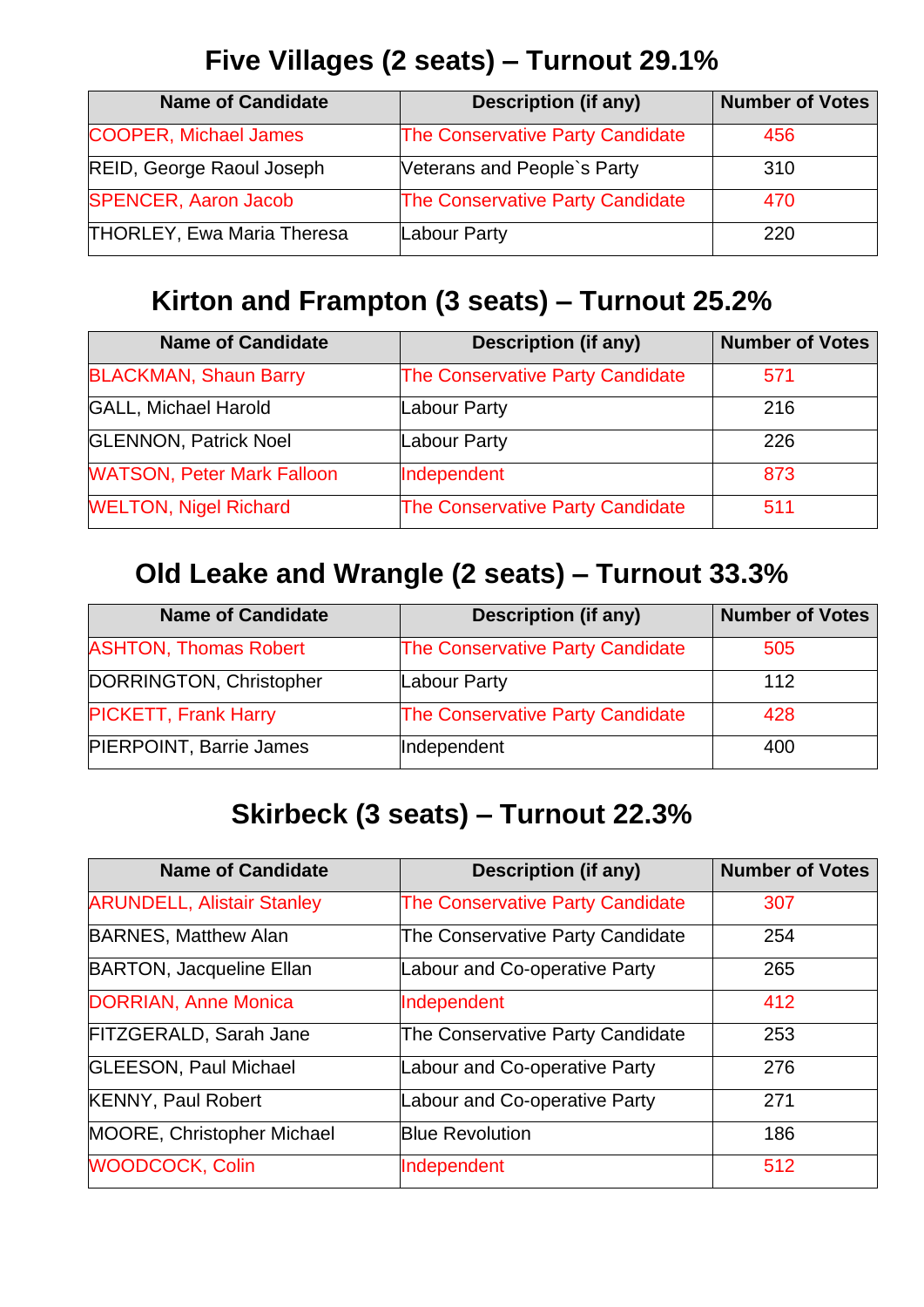#### **St. Thomas' (1 seat) – Turnout 31.3%**

| <b>Name of Candidate</b>   | <b>Description (if any)</b> | <b>Number of Votes</b> |
|----------------------------|-----------------------------|------------------------|
| ABBOTT, Darron Richard     | Independent                 | 117                    |
| <b>AUSTIN, Alison Mary</b> | Independent                 | 404                    |
| MAGLIONE, Mauro            | Labour Party                | 40                     |

#### **Staniland (2 seats) – Turnout 26.2%**

| <b>Name of Candidate</b>   | <b>Description (if any)</b>      | <b>Number of Votes</b> |
|----------------------------|----------------------------------|------------------------|
| COOK, Benjamin John        | Labour Party                     | 179                    |
| <b>EVANS, Deborah</b>      | The Conservative Party Candidate | 282                    |
| <b>HOWARD, Martin Deen</b> | The Conservative Party Candidate | 216                    |
| <b>KENNY, Pamela</b>       | Labour Party                     | 221                    |
| <b>RUSH, Bernard Peter</b> | Independent                      | 295                    |

#### **Station (1 seat) – Turnout 22.8%**

| <b>Name of Candidate</b>        | <b>Description (if any)</b>      | <b>Number of Votes</b> |
|---------------------------------|----------------------------------|------------------------|
| <b>GILBERT, Michael William</b> | <b>Blue Revolution</b>           | 72                     |
| <b>GOODALE, Paul Jonathan</b>   | <b>Labour Party</b>              | 110                    |
| RANSOME, Sue                    | <b>UKIP</b>                      | 67                     |
| ROFFEY, Gerald Edwin            | The Conservative Party Candidate | 48                     |

#### **Swineshead and Holland Fen (2 seats) – Turnout 25.5%**

| <b>Name of Candidate</b>     | <b>Description (if any)</b>             | <b>Number of Votes</b> |
|------------------------------|-----------------------------------------|------------------------|
| <b>CORNAH, Georges</b>       | <b>The Conservative Party Candidate</b> | 577                    |
| <b>FINCH, Janette Mary</b>   | <b>Labour Party</b>                     | 197                    |
| <b>SHARMAN, Chelcei Jade</b> | <b>The Conservative Party Candidate</b> | 581                    |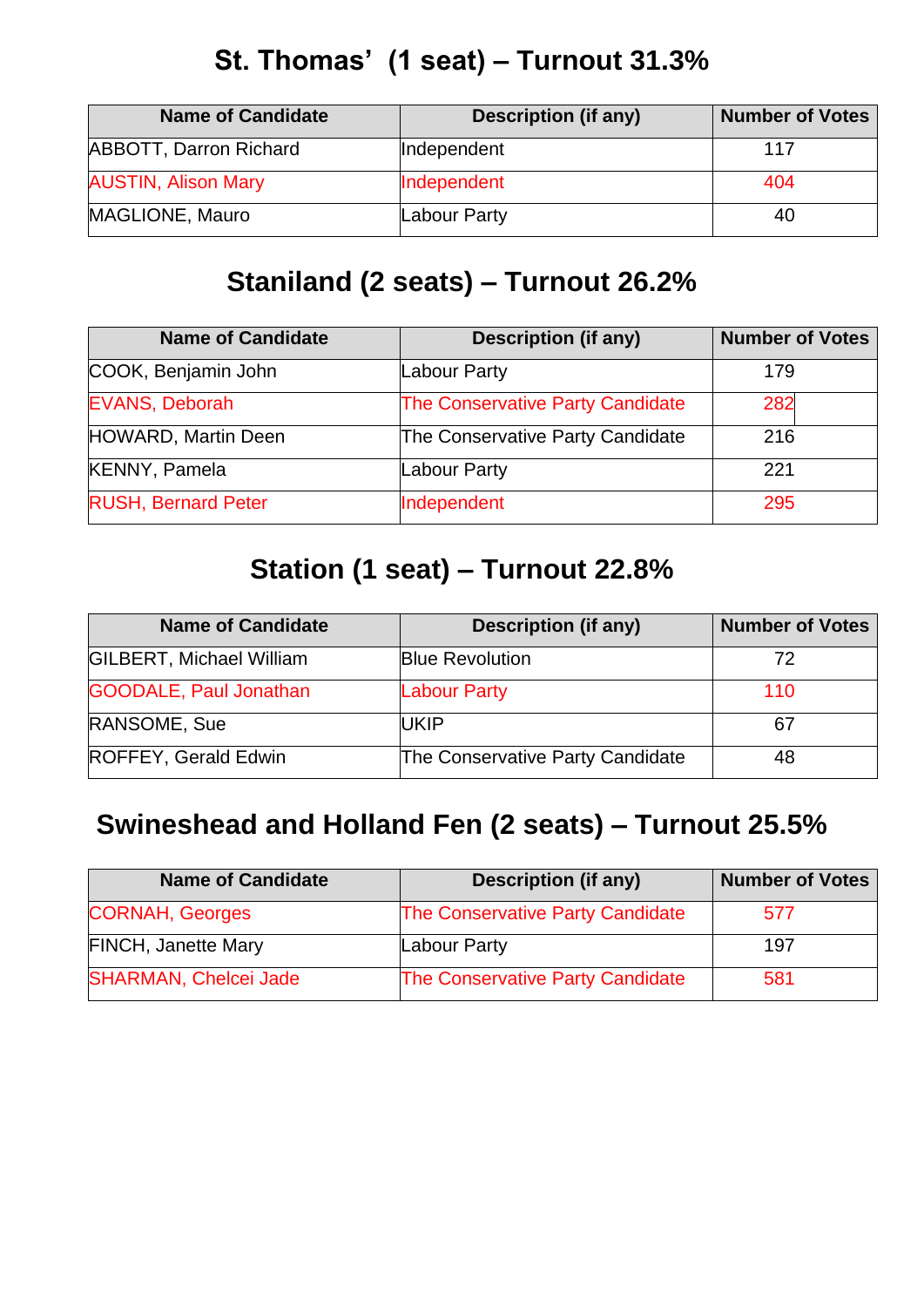#### **Trinity (2 seats) – Turnout 27.8%**

| Name of                         | <b>Description</b>                      | <b>Number of</b> |
|---------------------------------|-----------------------------------------|------------------|
| <b>Candidate</b>                | (if any)                                | Votes*           |
| <b>FINCH, Andrew Walter</b>     | Labour Party                            | 265              |
| <b>GRIGGS, Martin Alexander</b> | <b>The Conservative Party Candidate</b> | 418              |
| KEAL, Andrea                    |                                         | 218              |
| LAWRENCE, William Michael       | <b>Labour Party</b>                     | 253              |
| <b>STEVENS, Yvonne Jennifer</b> | <b>The Conservative Party Candidate</b> | 431              |

## **West (1 seat) – Turnout 33.5%**

| <b>Name of Candidate</b>         | <b>Description (if any)</b>      | <b>Number of Votes</b> |
|----------------------------------|----------------------------------|------------------------|
| COOK, Andrew Barry               | Labour Party                     | 68                     |
| COOPER, Paula                    | The Conservative Party Candidate | 198                    |
| LEE, Gavin Stewart               | <b>Blue Revolution</b>           | 51                     |
| <b>WOODLIFFE, Stephen Victor</b> | Independent                      | 252                    |

### **Witham (2 seats) – Turnout 25.1%**

| <b>Name of Candidate</b>    | <b>Description (if any)</b>      | <b>Number of Votes</b> |
|-----------------------------|----------------------------------|------------------------|
| <b>EDGE, Viven Maureen</b>  | <b>UKIP</b>                      | 244                    |
| <b>GLEESON, Wendy Rose</b>  | Labour Party                     | 197                    |
| HAMILTON, Alastair Gordon   | The Conservative Party Candidate | 216                    |
| <b>HASTIE, Neill John</b>   | Independent                      | 288                    |
| <b>IZARD, Andrew Robert</b> | Labour Party                     | 187                    |
| SZWEDZINSKA, Anna Dorota    | The Conservative Party Candidate | 176                    |

#### **Wyberton (2 seats) – Turnout 28.9%**

| <b>Name of Candidate</b>       | <b>Description (if any)</b>      | <b>Number of Votes</b> |
|--------------------------------|----------------------------------|------------------------|
| <b>ABBOTT, Tracey Ann</b>      | Independent                      | 340                    |
| <b>AUSTIN, Richard William</b> | Independent                      | 582                    |
| <b>BROWN, David Andrew</b>     | The Conservative Party Candidate | 336                    |
| LIMBERT, Malcolm               | Labour Party                     | 115                    |
| RANSOME, Donald Andrew         | UKIP                             | 295                    |